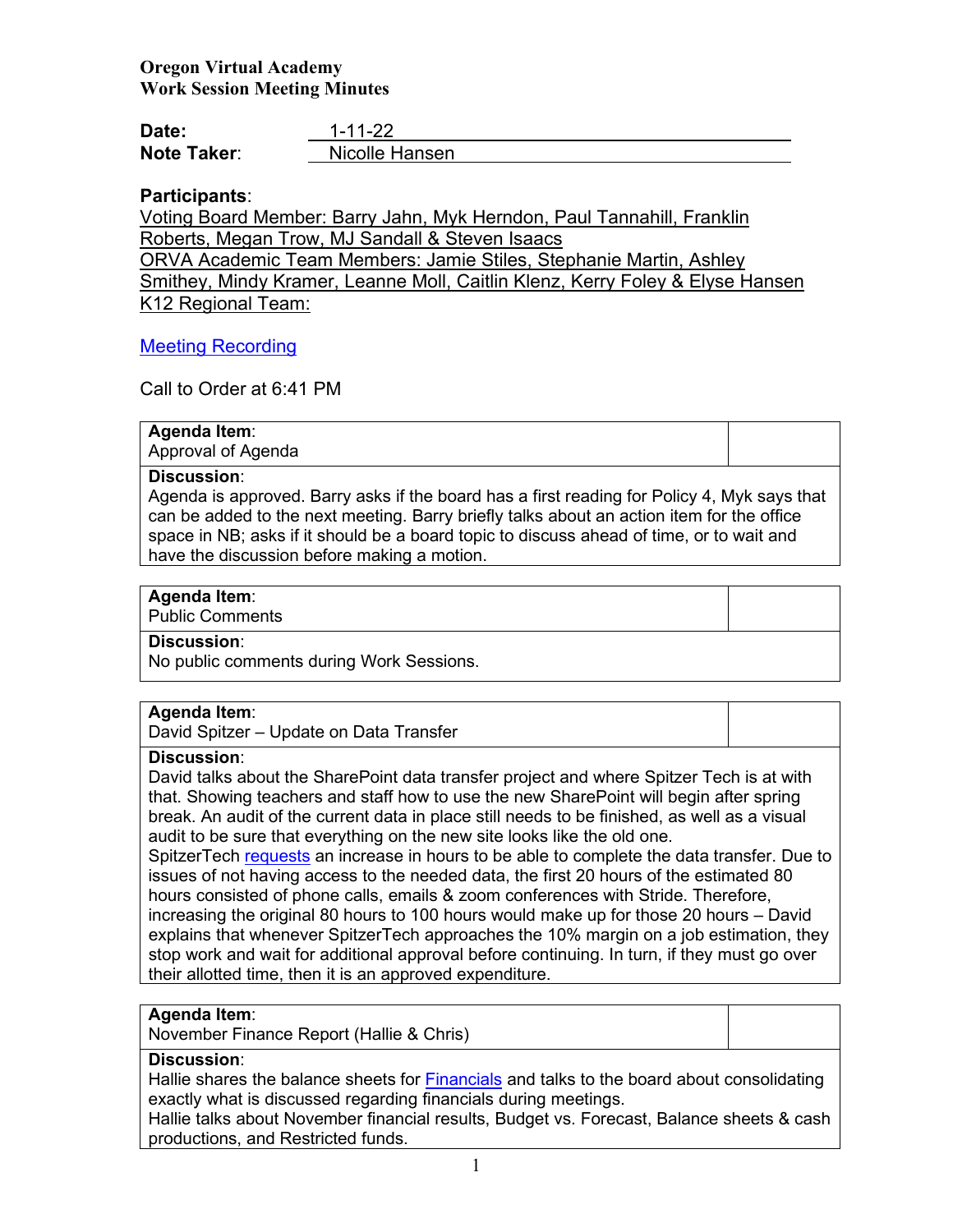# **Agenda Item**:

Board PD (Governance vs Management)

## **Discussion**:

Franklin and Megan discuss the [Board Development Training](https://docs.google.com/document/d/1L-oGB-LHkpYUitcaT_4qKlN48Unvhw3l07DTBZ8UrRw/edit?usp=sharing) Packet. Megan addresses four questions that are in the book Governing for Greatness.

Barry and Myk discuss the transitions ORVA has experienced and touches on past practices. Barry explains that ORVA administrators were previously employed by K12 and because of this, it was difficult to determine which route staff needed to take to navigate through proper channels (i.e., processes and procedures). Now that ORVA is selfmanaged, there is more structure and support for all staff, and protocols can be better streamlined.

MJ gives presentation about the 4 models of governance: operational – primary focus is filling gaps & providing resources; managerial – management of operations; traditional – governance of the organization; policy – the board is solely responsible for describing and fulfilling its own job. A high integrity governance model plus the discipline to stick to it are necessary ingredients for governance excellence.

#### **Agenda Item**:

First Reading for Policies

#### **Discussion**:

The Board will have an action item on policies 3 E & G and do a first reading of policy 4 at the regular board meeting on January 25<sup>th</sup>.

#### **Agenda Item**:

AFT/OEU update

#### **Discussion**:

No new information other than prepping for one meeting in January and one meeting in February.

## **Agenda Item**:

Board Calendar

#### **Discussion**:

Barry discusses the charter renewal being extended to February 2023. The North Bend School Board has a list of things they'd like us to prep for – they're asking us for stuff to give back to them related to deciding on continuing our charter renewal. Barry, Myk and MJ will have a planning meeting to start gathering background info in February. Barry states that the ED Evaluation that was put together based on OSBA standards needs to be revisited – is it still approvable by the board and is there anything that needs to be edited?

#### **Agenda Item**:

Consent Agenda Items

### **Discussion**:

Pending invoices Staffing Updates

# **Action:**

Franklin makes a motion to approve the consent agenda items. Megan seconds. All in favor, none opposed. Motion passes.